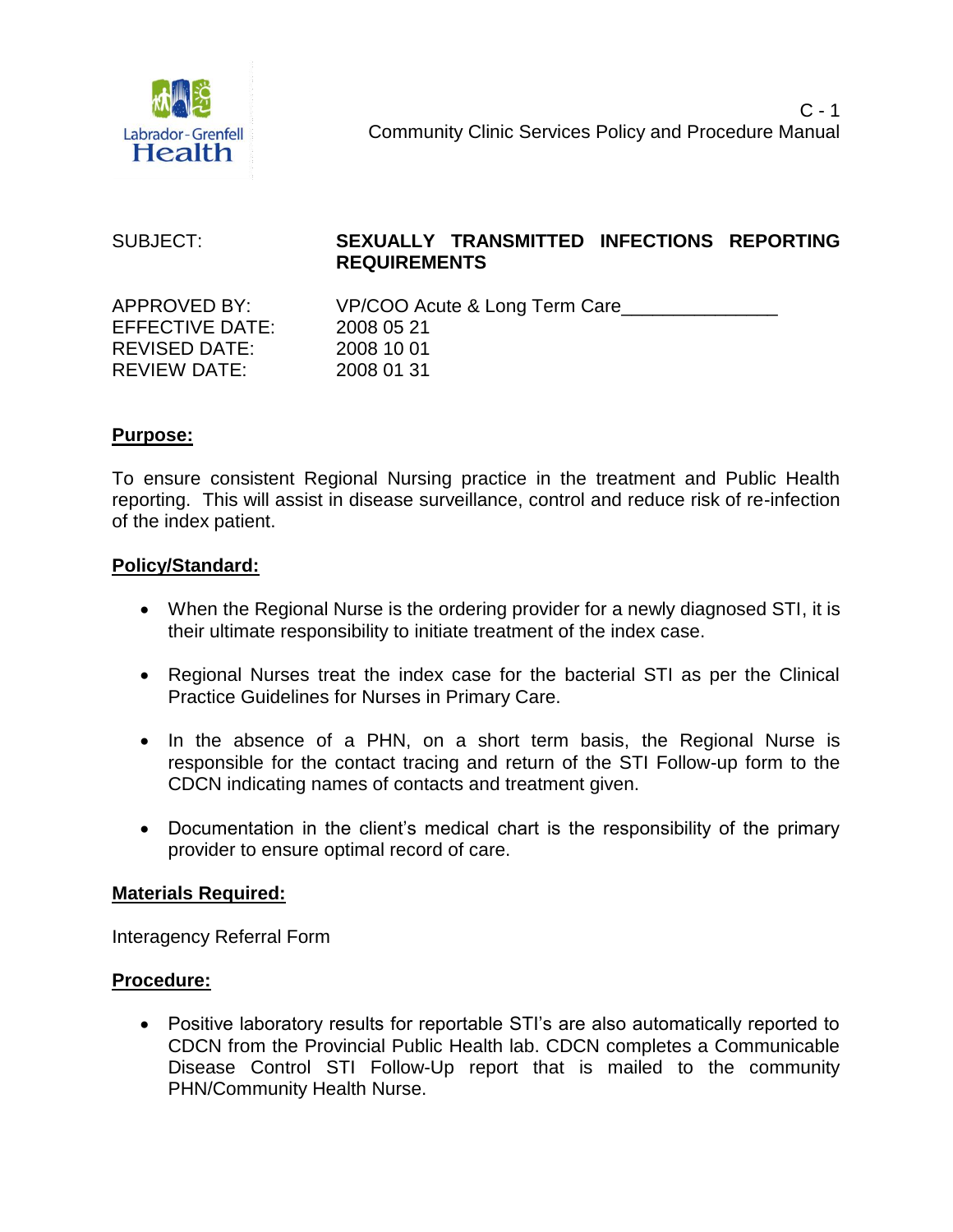

 Subject: SEXUALLY TRANSMITTED INFECTIONS REPORTING REQUIREMENTS

Page 2

- Regional Nurses should complete an interagency referral to the local community Public Health Nurse with the patients and contacts name, DOB, MCP, telephone number and allergies.
- In areas with a standing order from Medical Officer of Health (MOH) for STI treatment, Public/Community Health Nurse will administer post exposure treatment to the sexual partner and record where appropriate.
- Only Chlamydia contacts will be treated by the local PHN.

| <b>Sexually Transmitted Infections:</b> | <b>Reporting Partner Notification:</b>                                                                                                                                                                                                                                                                                                                           |  |  |  |  |
|-----------------------------------------|------------------------------------------------------------------------------------------------------------------------------------------------------------------------------------------------------------------------------------------------------------------------------------------------------------------------------------------------------------------|--|--|--|--|
| Gonorrhea                               | All partners who have had sexual<br>contact with the index case within at<br>least 60 days prior to symptom onset<br>diagnosis where<br>date of<br><b>or</b><br>asymptomatic; parents of infected<br>neonates(ie. mother and her sexual<br>partner) and the persons implicated in<br>sexual<br>abuse<br>must<br>be located,<br>clinically evaluated and treated. |  |  |  |  |
| Chlamydia                               | Sexual contact with the index case<br>within 60 days. If no partner during this<br>period, last partner should be tested<br>and treated.                                                                                                                                                                                                                         |  |  |  |  |
| <b>Stage of syphilis:</b>               | Time period:                                                                                                                                                                                                                                                                                                                                                     |  |  |  |  |
| Primary syphilis                        | months prior to the<br>3<br>onset of<br>symptoms                                                                                                                                                                                                                                                                                                                 |  |  |  |  |
| Secondary syphilis                      | 6 months prior to the<br>0f<br>onset<br>symptoms                                                                                                                                                                                                                                                                                                                 |  |  |  |  |
| Early latent                            | 1 year prior to diagnosis                                                                                                                                                                                                                                                                                                                                        |  |  |  |  |
| Late latent                             | marital or other long-term<br>Assess<br>partners and children as appropriate                                                                                                                                                                                                                                                                                     |  |  |  |  |
| Congenital                              | Assess mother<br>and<br>her<br>sexual<br>partner(s)                                                                                                                                                                                                                                                                                                              |  |  |  |  |